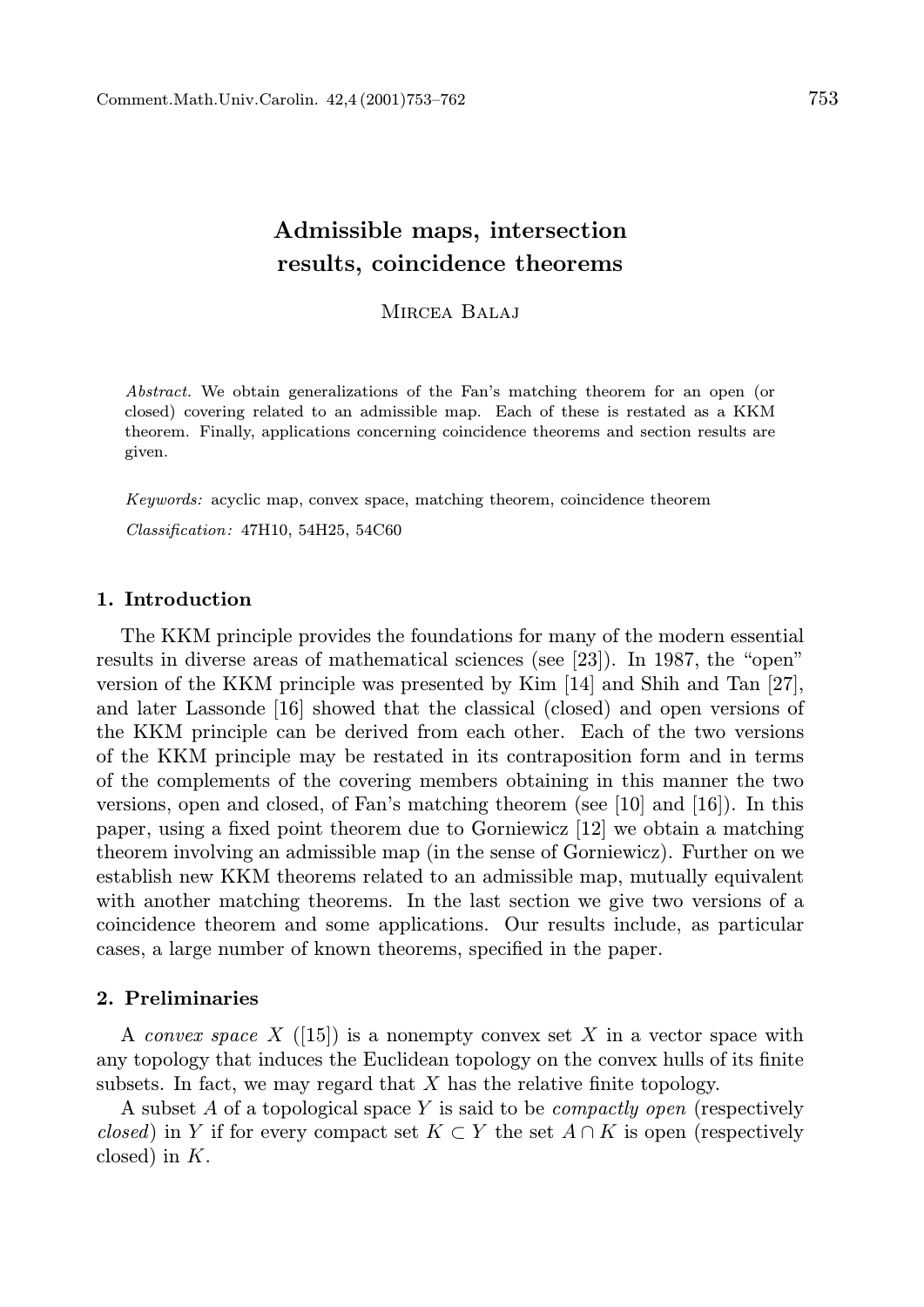A nonempty topological space is *acyclic* if all its reduced Cech homology groups over rationals vanish. In particular, any contractible space is acyclic, and thus any convex or star-shaped set is acyclic.

A map  $F: X \to Y$  is a function from a set X into the power set  $2^Y$  of Y, that is, a function with the values  $Fx \subset Y$  for  $x \in X$  and the fibers  $F^{-1}y = \{x \in X :$  $y \in Fx$  for  $y \in Y$ . If  $A \subset X$ , let  $F(A) = \bigcup \{Fx : x \in A\}$ .

For topological spaces X and Y, a map  $F: X \to Y$  is upper semicontinuous (u.s.c.) if: (i) Fx is compact for each  $x \in X$  and (ii) for each open set  $U \subset Y$ the set  $\{x \in X : F x \subset U\}$  is open in X. Note that the image of a compact set under an upper semicontinuous map is compact. A map  $F: X \to Y$  is said to be *compact* if the range  $F(X)$  is contained in a compact subset of the topological space  $Y$ .

Let X and Y be two Hausdorff topological spaces. A function  $p : X \to Y$  is said to be a Vietoris function provided the following conditions are satisfied:

- (i) for any compact  $K \subset Y$ , the counter image  $p^{-1}(K)$  is also compact;
- (ii) for each  $y \in Y$  the set  $p^{-1}(y)$  is acyclic.

A map  $F: X \to Y$  is called *admissible* (in the sense of Gorniewicz, see [11] and [12]) if there exists a diagram  $X \xleftarrow{p} Z \xrightarrow{q} Y$  such that:

- (i)  $Z$  is a Hausdorff topological space and  $p, q$  are continous functions;
- (ii)  $p$  is a Vietoris function;
- (iii)  $q(p^{-1}(x)) \subset Fx$  for each  $x \in X$ .

Observe that an acyclic map (i.e. an upper semicontinous map with acyclic values) or, in particular, a continous function is an admissible map. It is worth noticing that if  $F: X \to Y$  and  $T: Y \to Z$  are two admissible maps, then the composition  $T \circ F$  is an admissible map (see [12, Theorem 2.7]).

Throughout this paper the topological spaces will be supposed Hausdorff. For a set D, let  $\langle D \rangle$  denote the set of all nonempty finite subsets of D.

#### 3. Matching theorems and KKM theorems

The following lemma is an immediate consequence of Corollary 3.7 in [12].

**Lemma 1.** Let X be a compact convex set in a Euclidian space and  $F: X \to X$ be an admissible map. Then there exits a point  $x_0 \in X$  such that  $x_0 \in F x_0$ .

The following result generalizes Theorem 1 in [18] which in turn extends the open version of Fan's matching theorem ([10]).

**Theorem 2.** Let  $D$  be a nonempty subset of a convex space,  $Y$  a topological space and  $G: D \to Y$  a map such that:

- (i) for each  $x \in D$ ,  $Gx$  is compactly open in Y;
- (ii)  $G(D) = Y$ .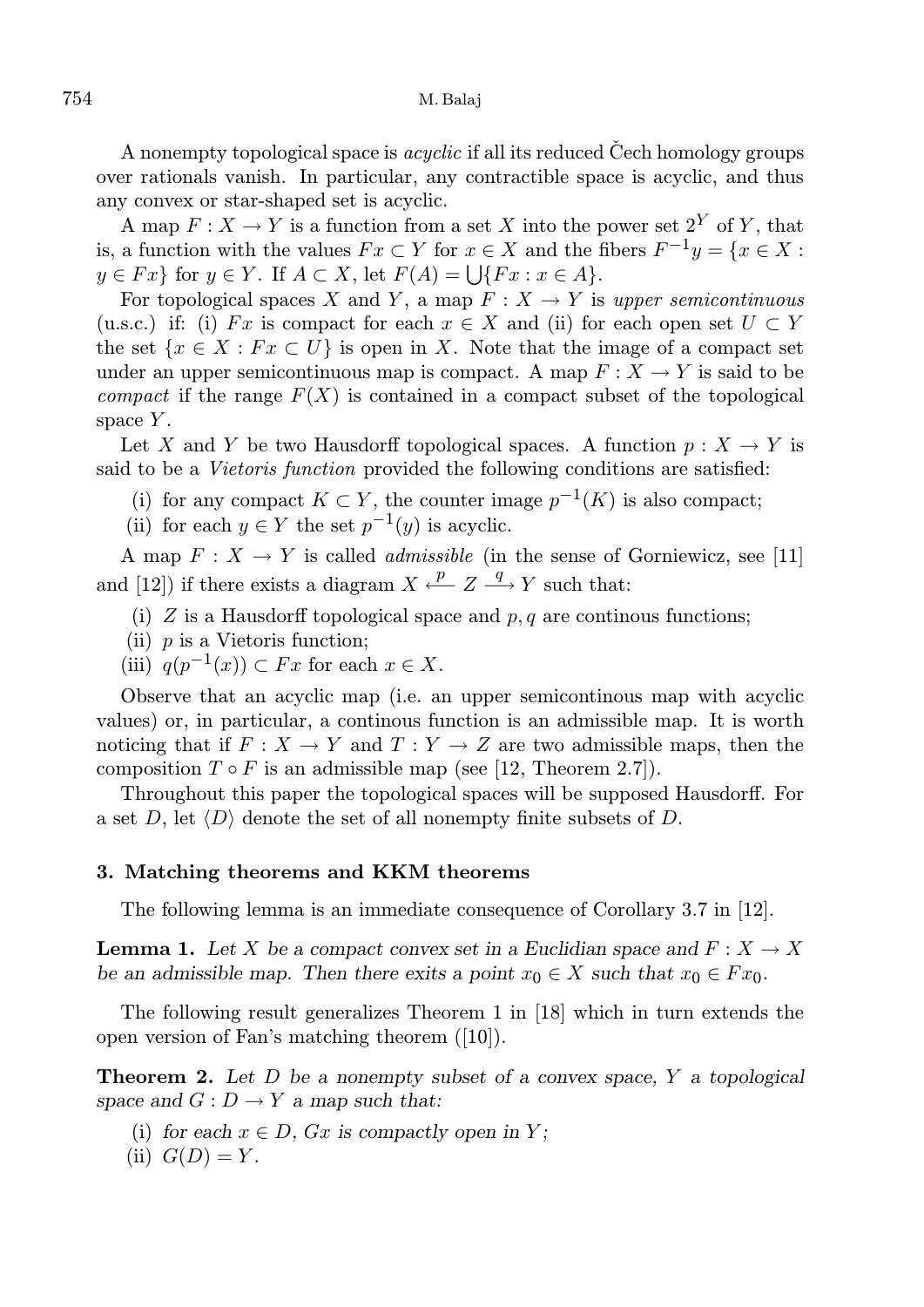Then for each admissible compact map  $F : \text{co } D \to Y$  there exists  $A \in \langle D \rangle$  such that  $F(\text{co }A) \cap \bigcap \{Gx : x \in A\} \neq \emptyset$ .

**PROOF:** Since  $F$  is a compact map, we may and shall assume that  $Y$  is a compact space, and for each  $x \in D$ ,  $Gx$  is an open subset of Y. Consequently there is a finite subset  $D_1 = \{x_1, x_2, \ldots, x_n\}$  of D such that  $Y = \bigcup_{i=1}^n Gx_i$ . Let  $\{\alpha_i\}_{i=1}^n$ be a continuous partition of unity subordinated to this covering of  $Y$ . Define a continuous function  $g: Y \to \infty D_1$  by

$$
g(y) = \alpha_1(y) \cdot x_1 + \dots + \alpha_n(y) \cdot x_n, \ \ y \in Y.
$$

Since  $g \circ F$  is an admissible map, by Lemma 1, it has a fixed point. Hence there exist  $x_0 \in \infty$  D<sub>1</sub> and  $y_0 \in Y$  such that  $x_0 = g(y_0)$  and  $y_0 \in Fx_0$ . Denote by  $I = \{i \in \{1, 2, \ldots, n\} : \alpha_i(y_0) > 0\}$ . Clearly  $I \neq \emptyset$ . If  $i \in I$ , then  $y_0$  is in the support of  $\alpha_i$  and therefore in  $Gx_i$ . Thus  $y_0 \in \bigcap \{Gx_i : i \in I\}$ . On the other side  $x_0 = g(y_0) \in \text{co}\{x_i : i \in I\},\$  whence  $y_0 \in F x_0 \subset F(\text{co}\{x_i : i \in I\}).$ 

Taking  $A = \{x_i : i \in I\}$  we get  $y_0 \in F(\text{co }A) \cap \bigcap \{Gx : x \in A\}.$ 

Theorem 2 can be restated in its contraposition form and in terms of the complement  $Sx$  of  $Gx$  in Y as follows.

**Theorem 3.** Let  $D$  be a nonempty subset of a convex space,  $Y$  a topological space and  $S: D \to Y$  a map with compactly closed values. If there exists an admissible compact map  $F : co D \to Y$  such that

(1) 
$$
F(\text{co }A) \subset S(A) \text{ for each } A \in \langle D \rangle,
$$

then  $\bigcap \{Sx : x \in D\} \neq \emptyset$ .

PROOF: Suppose that  $\bigcap \{Sx : x \in D\} = \emptyset$ . Then  $Y = G(D)$ , where  $G(x) =$  $Y \setminus Sx$ , for each  $x \in D$ . By Theorem 2 there exists  $A \in \langle D \rangle$  such that

$$
F(\text{co }A) \cap \bigcap \{Gx : x \in A\} \neq \emptyset, \text{ that is, } F(\text{co }A) \not\subset S(A).
$$

This contradicts (1).

The above KKM theorem includes earlier results of Lassonde [15], Chang [5], Sehgal, Singh and Whitfield [25], Shioji [29]. The compactness condition imposed to the map  $F$  can be relaxed as in the next theorem. The relaxing method used is not new. Its origin goes back to Lassonde [15] and it appeared in many papers (see for instance [6], [10], [18], [22]).

**Theorem 4.** Let  $D$  be a nonempty subset of a convex space,  $Y$  a topological space,  $S: D \to Y$  a map and  $F: co D \to Y$  an admissible u.s.c. map such that

(i) for each  $x \in D$ , Sx is compactly closed in Y;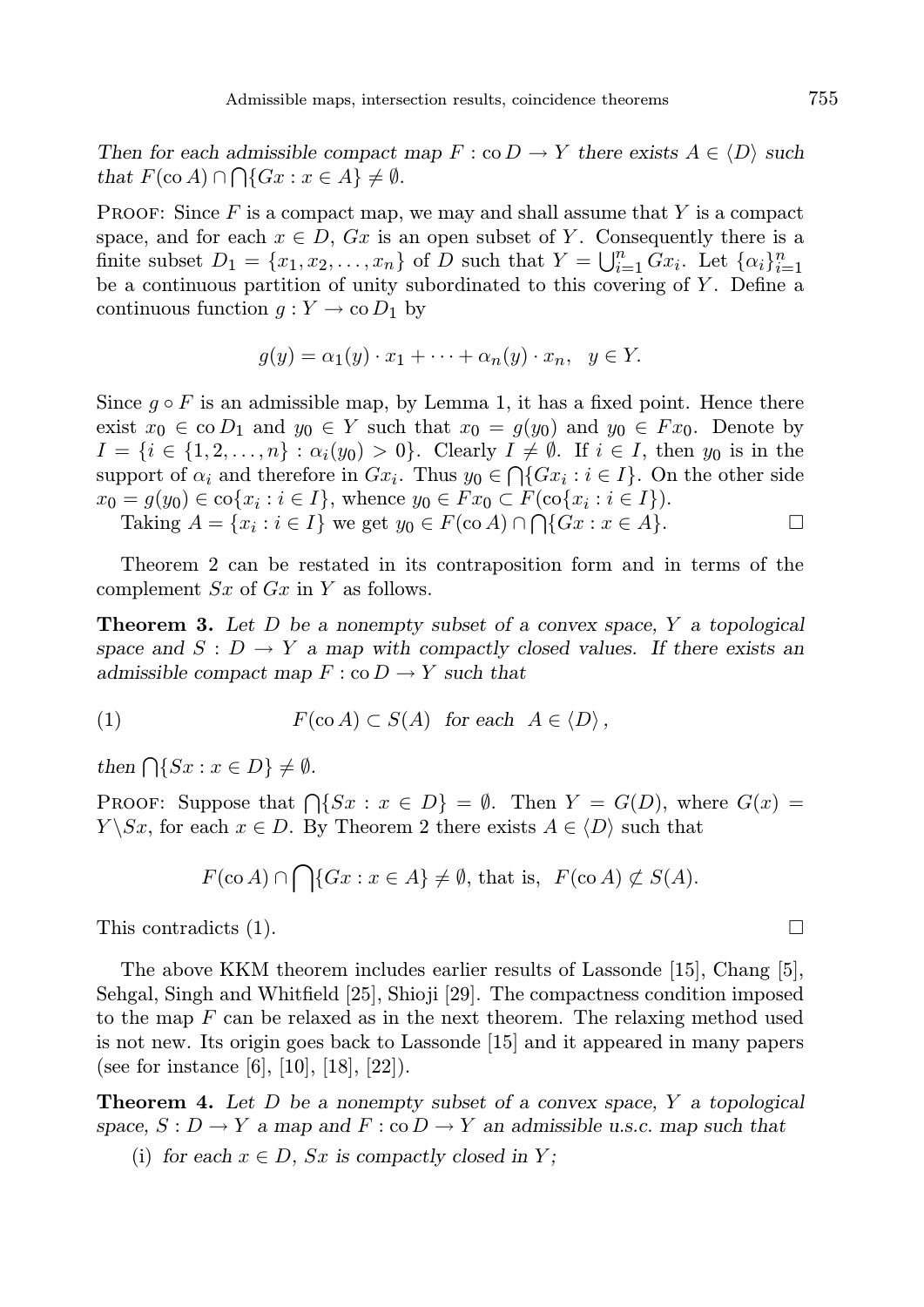- (ii) for each  $A \in \langle D \rangle$ ,  $F(\text{co } A) \subset S(A)$ ;
- (iii) there exists a nonempty compact subset  $K$  of  $Y$  such that either (a)  $\bigcap \{Sx : x \in A_0\} \subset K$  for some  $A_0 \in \langle D \rangle$ ; or
	- (b) for each  $A \in \langle D \rangle$  there exists a compact convex subset  $L_A$  of co D containing A such that

$$
F(L_A) \cap \bigcap \{Sx : x \in L_A \cap D\} \subset K.
$$

Then  $F(\text{co } D) \cap K \cap \bigcap \{Sx : x \in D\} \neq \emptyset$ .

PROOF: Suppose the conclusion does not hold and put  $Gx = Y \ S x, x \in D$ . Since  $\overline{F(\text{co }D)} \cap K$  is compact and Gx is compactly open for each  $x \in X$ , there exists  $A_1 \in \langle D \rangle$  such that

(2) 
$$
\overline{F(\text{co }D)} \cap K \subset G(A_1).
$$

We examine successively the two cases looking every time for obtaining a contradiction.

Case (a). In this case

(3) 
$$
\overline{F(\text{co }D)} \setminus K \subset Y \setminus K \subset G(A_0),
$$

hence, by (2) and (3)  $\overline{F(\text{co }D)} \subset G(A)$ , where  $A = A_0 \cup A_1$ . Since co A is compact and F is upper semicontinuous,  $F(\text{co } A)$  is a compact set and  $F(\text{co } A) \subset G(A)$ .

By Theorem 2 there exists a nonempty set  $B \subset A$  such that

$$
F(\operatorname{co} B) \cap \bigcap \{Gx : x \in B\} \neq \emptyset, \text{ that is, } F(\operatorname{co} B) \not\subset S(B).
$$

This contradicts (ii).

Case (b). By hypothesis there exists a compact convex set L such that  $A_1 \subset$  $L \subset \text{co } D$  and

(4) 
$$
F(L) \cap \bigcap \{Sx : x \in L \cap D\} \subset K.
$$

We claim that  $F(L) \subset G(L \cap D)$ . Taking into account (2) we have

$$
F(L) \cap K \subset F(\text{co }D) \cap K \subset G(A_1) \subset G(L \cap D).
$$

Taking into account (4) we have  $F(L)\backslash K \subset G(L\cap D)$ . Hence, we have  $F(L) \subset$  $G(L \cap D)$ . Since  $F(L)$  is compact, there exists  $B \in \langle L \cap D \rangle$  such that  $F(\text{co } B) \subset$  $F(L) \subset G(B)$ . For the remainder of the proof we can just follow that of Case (a).  $\Box$ 

Theorem 4 is a slight generalization of Theorem 3 in [21] which in turn generalizes earlier results of Fan [9], [10], Lassonde [15], Chang [5], Park [20].

Theorem 4 can be also stated in its contraposition form and in terms of the complement  $G(x)$  of  $S(x)$  obtaining in this way a generalization of Theorem 2, namely:

$$
756\,
$$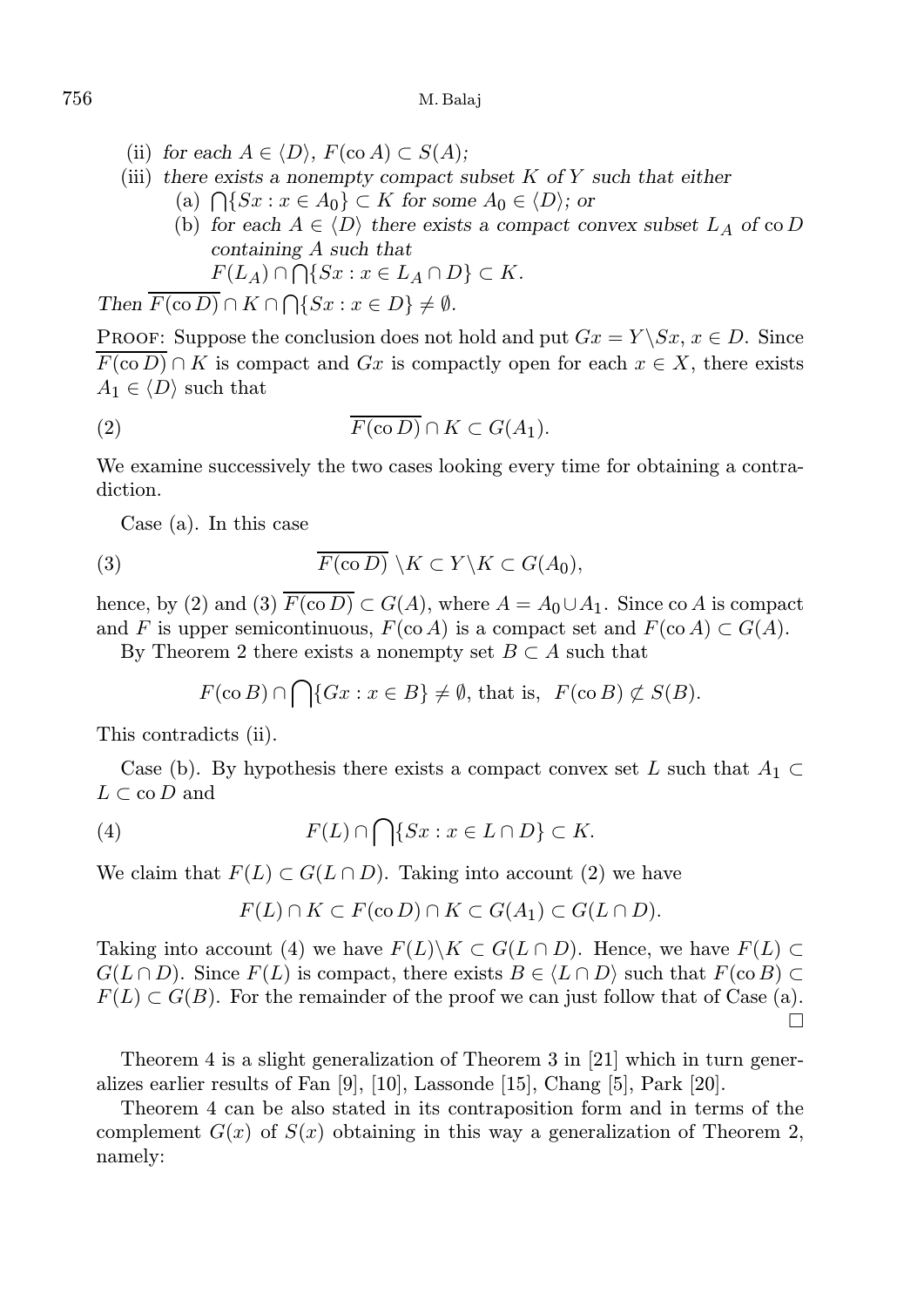**Theorem 5.** Let  $D$  be a nonempty subset of a convex space,  $Y$  a topological space,  $G: D \to Y$  a map and  $F: co D \to Y$  an admissible u.s.c. map. Suppose that

- (i) for each  $x \in D$ ,  $Gx$  is compactly open in Y;
- (ii) there exists a nonempty compact subset  $K$  of  $Y$  such that
- $F(\text{co }D) \cap K \subset G(D)$ ; and
- (iii) either
	- (a)  $Y \backslash K \subset G(A_0)$  for some  $A_0 \in \langle D \rangle$ ; or
	- (b) for each  $A \in \langle D \rangle$ , there exists a compact convex subset  $L_A$  of co D containing A such that  $F(L_A)\backslash K \subset G(L_A \cap D)$ .

Then there exists an  $A \in \langle D \rangle$  such that  $F(\text{co } A) \cap \bigcap \{Gx : x \in A\} \neq \emptyset$ .

PROOF: Suppose, on contrary, that for each  $A \in \langle D \rangle$ ,  $F(\text{co }A) \cap \bigcap \{Gx : x \in A\} = \emptyset$ . Consider the map  $S: D \to Y$ , defined by  $Sx = Y \setminus Gx$ . It can be easily verified that all the conditions of Theorem 4 are satisfied. Therefore  $F(\text{co } D) \cap K \cap \bigcap \{Sx :$  $x \in D$   $\neq \emptyset$ . But this contradicts (ii).

The following lemma is necessary in order to obtain an open-valued version of Theorem 3. Its proof uses the machinery developed by Shih in the proof of Theorem 1 in [26] and Park and Kim in the proof of Theorem 5 in [24].

**Lemma 6.** Let  $D$  be a nonempty finite subset of a convex space,  $Y$  a compact space,  $G : D \to Y$  an open-valued map and  $F : co D \to Y$  an admissible u.s.c. map such that

$$
F(\text{co }A) \subset G(A)
$$
 for each nonempty set  $A \subset D$ .

Then there is a closed-valued map  $S: D \to Y$  such that  $Sx \subset Gx$  for all  $x \in D$ and  $F(\text{co }A) \subset S(A)$  for each nonempty  $A \subset D$ .

PROOF: For any  $y \in G(D)$ , let  $Hy = \bigcap \{Gx : x \in D\}$ . Then  $Hy$  is an open set containing y. As Y is regular, there exists an open set  $U_y$  in Y such that  $y \in U_y \subset \overline{U_y} \subset Hy.$ 

Now for any  $A \in \langle D \rangle$  we have

$$
F(\operatorname{co} A) \subset G(A) \subset \bigcup \{U_y : y \in G(A)\}.
$$

Since  $F(\text{co }A)$  is compact, there exists  $B_A \in \langle G(A) \rangle$  such that

$$
F(\operatorname{co} A) \subset \bigcup \{U_y : y \in B_A\}.
$$

Let  $B = \bigcup \{B_A : A \in \langle D \rangle\}$ . Define  $S : D \to Y$  by

$$
Sx = \bigcup \{ \overline{U_y} : y \in B \cap Gx \}, \quad x \in D.
$$

Then Sx is closed in Y for each  $x \in D$  and  $Sx \subset Gx$ , since  $\overline{U_y} \subset Hy \subset Gx$ if  $y \in Gx$ . For each  $A \in \langle D \rangle$  and any  $z \in F(\text{co } A)$ , we have  $z \in U_y$  for some  $y \in B_A \subset G(A) \cap B$ ; that is  $y \in Gx \cap B$  for some  $x \in A$ . Hence  $F(\text{co }A) \subset S(A)$ .  $\Box$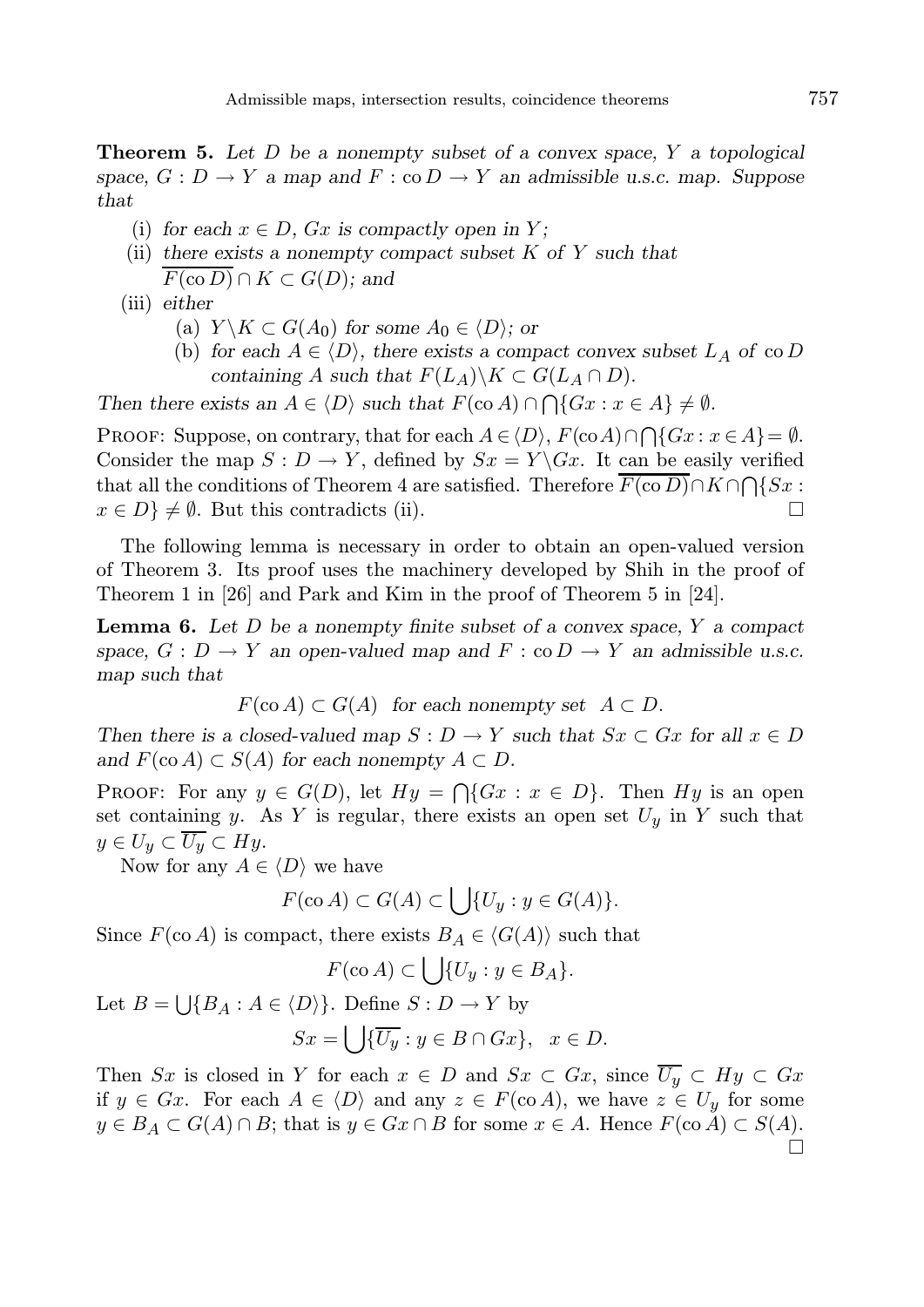**Theorem 7.** Let  $D$  be a nonempty subset of a convex space,  $Y$  a topological space and  $G: D \to Y$  be a map with compactly open values. If there exists an admissible u.s.c. map  $F : co D \to Y$  such that  $F(co A) \subset G(A)$  for each  $A \in \langle D \rangle$ , then  $\{Gx : x \in D\}$  has the finite intersection property.

PROOF: Let  $D_1 \in \langle D \rangle$ . Since F is an upper semicontinuous map,  $Y_1 = F(\text{co } D_1)$ is a compact set. By Lemma 6 there exists a closed-valued map  $S: D_1 \to Y_1$ such that  $Sx \subset Gx \cap Y_1$  for all  $x \in D_1$  and  $F(\text{co }A) \subset S(A)$  for each  $A \in \langle D_1 \rangle$ . According to Theorem 3 we have  $\bigcap \{Gx \cap Y_1 : x \in D_1\} \supset \bigcap \{Sx : x \in D_1\} \neq \emptyset$ .  $\Box$ 

The origin of Theorem 7 is due to Kim [14, Theorem 1]. Our theorem includes earlier results of Lassonde [16] and Park [19], [22].

In turn Theorem 7 can be easily reformulated obtaining the following matching theorem which is a closed-valued version of Theorem 2.

**Theorem 8.** Let  $D$  be a nonempty finite subset of a convex space,  $Y$  a topological space and  $S: D \to Y$  a map such that:

(i) for each  $x \in D$ , Sx is compactly closed in Y;

(ii) 
$$
S(D) = Y
$$
.

Then for each admissible u.s.c. map  $F : \text{co } D \to Y$  there exists  $A \in \langle D \rangle$  such that  $F(\text{co }A) \cap \bigcap \{Sx : x \in A\} \neq \emptyset.$ 

## 4. Coincidence theorems and applications

As an application of Theorem 5 we give the following coincidence theorem.

**Theorem 9.** Let  $D$  be a nonempty subset of a convex space,  $Y$  a topological space,  $G: D \to Y$ ,  $T: co D \to Y$  maps and  $F: co D \to Y$  an admissible u.s.c. map. Suppose that the conditions  $(i)$ – $(iii)$  in Theorem 5 are satisfied and moreover assume that:

(iv) for each  $y \in F(\text{co } D)$ ,  $\text{co}(G^{-1}y) \subset T^{-1}y$ .

Then there exists  $x_0 \in \text{co } D$  such that  $F(x_0) \cap T(x_0) \neq \emptyset$ .

PROOF: By Theorem 5 there exist  $A \in \langle D \rangle$  and

$$
y_0 \in F(\text{co }A) \cap \bigcap \{Gx : x \in A\}.
$$

Therefore  $y_0 \in F(x_0)$  for some  $x_0 \in \text{co } A$ .

On the other hand, from  $y_0 \in \bigcap \{Gx : x \in A\}$ , taking into account (iv) we get  $x_0 \in \text{co } A \subset \text{co}(G^{-1}y_0) \subset T^{-1}y_0$ . Consequently  $y_0 \in F(x_0) \cap T(x_0)$ .

Theorem 9 extends results of Tarafdar [31], [32], Ben-El-Mechaiekh and others [3], Park [18] on fixed points and coincidences for multivalued maps, these results being themselves generalizations of the well known Fan-Browder fixed point theorem  $[4]$ ,  $[7]$ .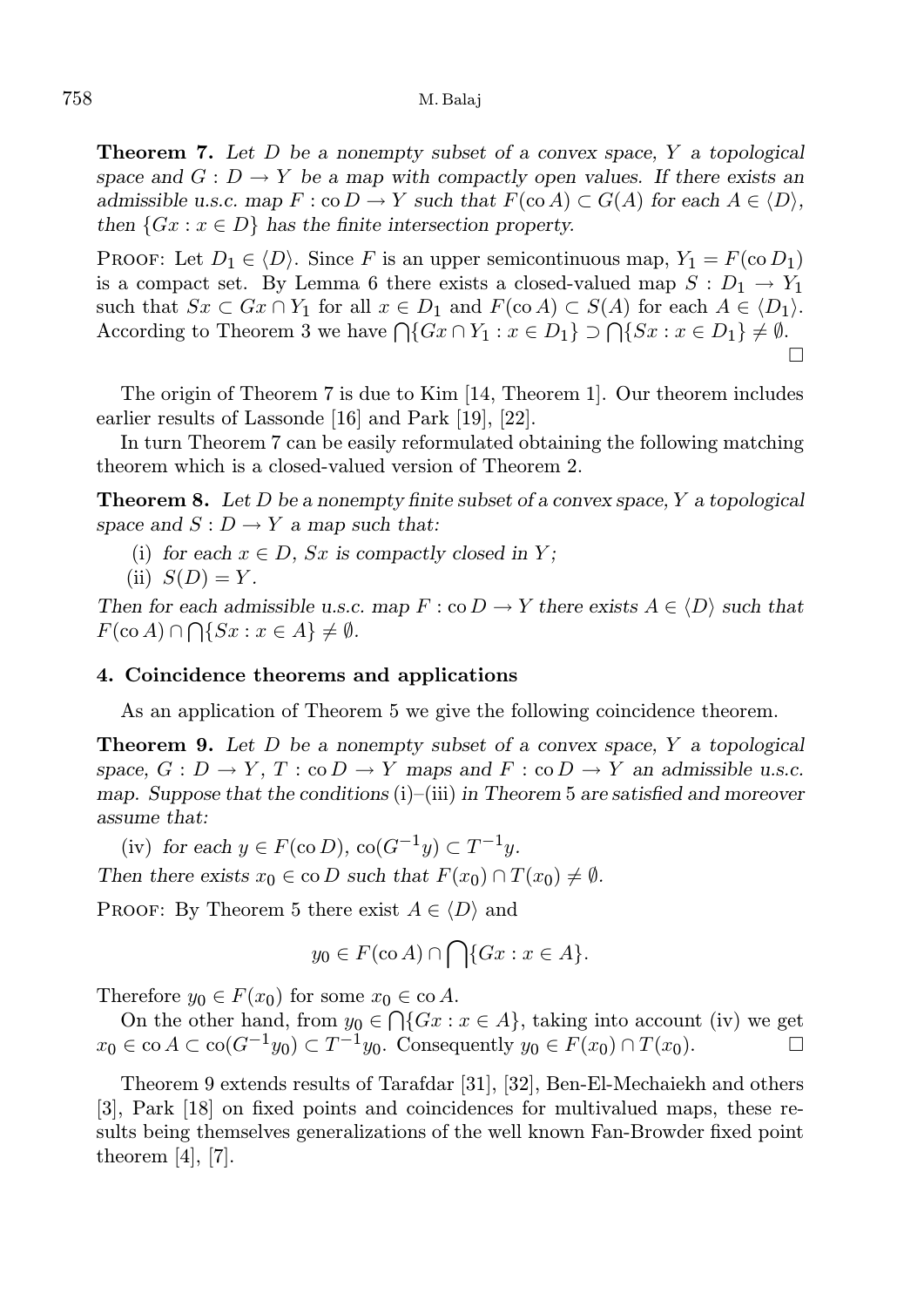Similarly, using as argument Theorem 8 instead of Theorem 5 we can readily prove the following theorem:

**Theorem 10.** Let D be a nonempty finite subset of a convex space, Y a topological space,  $S: D \to Y$ ,  $T: co D \to Y$  maps and  $F: co D \to Y$  an admissible u.s.c. map. Suppose that conditions (i), (ii) in Theorem 8 are satisfied and moreover assume that:

(iii) for each  $y \in F(\text{co } D)$ ,  $\text{co}(S^{-1}y) \subset T^{-1}y$ .

Then there exists  $x_0 \in \text{co } D$  such that  $F(x_0) \cap T(x_0) \neq \emptyset$ .

Using his infinite version of the KKM theorem, Fan proved in [7] a section lemma leading to a proof of Tychonoff's fixed point theorem. Using Theorems 9 and 10 we obtain two section theorems including results previously given by Takahashi [30], Ha [13], Shioji [26], Lin [17], Balaj [2].

**Theorem 11.** Let  $D$  be a nonempty subset of a convex space,  $Y$  a topological space,  $F : co D \to Y$  an admissible u.s.c. map,  $\Omega \subset co D \times Y$ ,  $\Gamma \subset D \times Y$  sets. Suppose that:

- (i)  $\Gamma \subset \Omega$ ;
- (ii) for each  $x \in \text{co } D$ ,  $\{x\} \times F x \subset \Omega$ ;
- (iii) for each  $x \in D$ ,  $\{y \in Y : (x, y) \in \Gamma\}$  is compactly closed in Y;
- (iv) for each  $y \in F(\text{co } D)$ ,  $\{x \in \text{co } D : (x, y) \notin \Omega\}$  is convex;
- (v) there exists a nonempty compact subset  $K$  of  $Y$  such that either
	- (a) for each  $y \in Y \backslash K$ ,  $A_0 \times \{y\} \not\subset \Gamma$ , for some  $A_0 \in \langle D \rangle$ ; or
	- (b) for each  $A \in \langle D \rangle$ , there exists a compact convex subset L of co D containing A such that for each  $y \in F(L_A) \backslash K$ ,  $(L_A \cap D) \times \{y\} \not\subset \Gamma$ .

Then there exists  $y_0 \in \overline{F(\text{co }D)} \cap K$  such that  $D \times \{y_0\} \subset \Gamma$ .

PROOF: Consider the maps  $G: D \to Y$  and  $T: co D \to Y$  given by

$$
Gx = \{ y \in Y : (x, y) \notin \Gamma \} \text{ for } x \in D, \text{ and}
$$
  

$$
Tx = \{ y \in Y : (x, y) \notin \Omega \} \text{ for } x \in \text{co } D.
$$

Suppose that the conclusion is false. Then  $\overline{F(\text{co }D)} \cap K \subset G(D)$ . By (iii), for each  $x \in D$ ,  $Gx$  is compactly open. The conditions (va), (vb) are clearly equivalent with the conditions (iiia), respectively (iiib) in Theorem 5. By (iv), for each  $y \in F(\text{co } D)$ ,  $T^{-1}y$  is convex, and taking into account (i) we infer that  $\operatorname{co}(G^{-1}y) \subset T^{-1}y.$ 

Therefore all hypothesis of Theorem 9 are satisfied, hence  $T$  and  $F$  have a coincidence point  $x_0 \in \text{co } D$ . For  $y \in T(x_0) \cap F(x_0)$ , we have  $(x_0, y) \notin \Omega$ . But this contradicts (ii).  $\Box$ 

In similar manner, from Theorem 10 we can obtain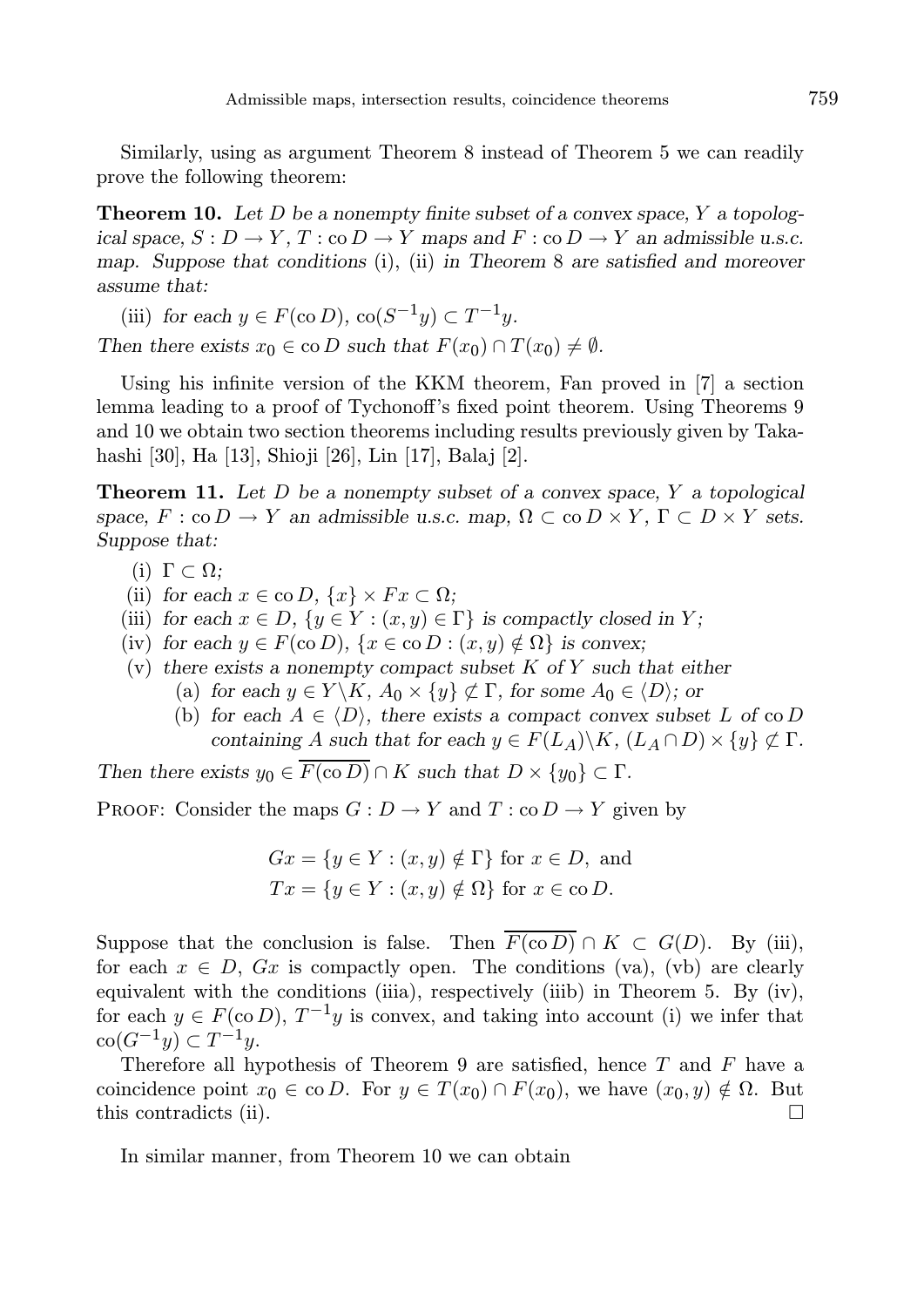**Theorem 12.** Let D be a finite nonempty subset of a convex space, Y a topological space,  $F : co D \to Y$  an admissible u.s.c. map,  $\Omega \subset co D \times Y$ ,  $\Gamma \subset D \times Y$  sets. Suppose that conditions (i), (ii), (iv) in Theorem 11 hold and moreover assume that

(iii') for each  $x \in D$ ,  $\{y \in Y : (x, y) \in \Gamma\}$  is compactly open in Y.

Then there exists  $y_0 \in Y$  such that  $D \times \{y_0\} \subset \Gamma$ .

As direct consequences of Theorems 11 and 12 we have the next dual corollaries. The first one generalizes earlier results of Fan [8], Allen [1], Lin [17], Shih and Tan [28].

**Corollary 13.** Let D be a nonempty subset of a convex space, Y a topological space,  $F : co D \to Y$  an admissible u.s.c. map. If  $f : co D \times Y \to \mathbb{R}$ ,  $g : D \times Y \to \mathbb{R}$ are two real-valued functions satisfying:

- (i) for each  $(x, y) \in D \times Y$ ,  $g(x, y) \le 0$  implies  $f(x, y) \le 0$ ;
- (ii) for each  $x \in \infty$  D and any  $y \in Fx$ ,  $f(x, y) \leq 0$ ;
- (iii) for each  $x \in D$ , the function  $y \to q(x, y)$  is lower semicontinuous on each compact subset of Y;
- (iv) for each  $y \in F(\text{co } D)$ ,  $\{x \in \text{co } D : f(x, y) > 0\}$  is convex;
- (v) there exists a nonempty subset  $K$  of  $Y$  such that either
	- (a) there exists an  $A_0 \in \langle D \rangle$  such that for each  $y \in Y \backslash K$ ,  $g(x, y) > 0$ for some  $x \in A_0$ ; or
	- (b) for each  $A \in \langle D \rangle$ , there exists a compact convex subset L of co D containing A such that, for each  $y \in F(L_A) \backslash K$ ,  $g(x, y) > 0$  for some  $x \in L_A \cap D$ .

Then there is  $y_0 \in \overline{F(\text{co } D)} \cap K$  such that  $g(x, y_0) \leq 0$  for all  $x \in D$ .

PROOF: Put  $\Omega = \{(x, y) \in \text{co } D \times Y : f(x, y) \leq 0\}$ ,  $\Gamma = \{(x, y) \in D \times Y : g(x, y) \in D \times Y\}$  $\leq 0$ } and apply Theorem 11.

**Corollary 14.** Let D be a nonempty finite subset of a convex space,  $Y$  a topological space,  $F : \text{co } D \to Y$  an admissible u.s.c. map. If  $f : \text{co } D \times Y \to \mathbb{R}$ ,  $g: D \times Y \to \mathbb{R}$  are two real-valued functions satisfying:

- (i) for each  $(x, y) \in D \times Y$ ,  $g(x, y) < 0$  implies  $f(x, y) < 0$ ;
- (ii) for each  $x \in \text{co } D$  and any  $y \in Fx$ ,  $f(x, y) < 0$ ;
- (iii) for each  $x \in D$ , the function  $y \to g(x, y)$  is upper semicontinuous on each compact subset of  $Y$ ;
- (iv) for each  $y \in F(\text{co } D)$ ,  $\{x \in \text{co } D : f(x, y) \geq 0\}$  is convex.

Then there is  $y_0 \in Y$  such that  $g(x, y_0) < 0$  for all  $x \in D$ .

Acknowledgment. The author wishes to express his sincere thanks to the referee for his constructive comments which resulted in an improvement of the first draft of the paper.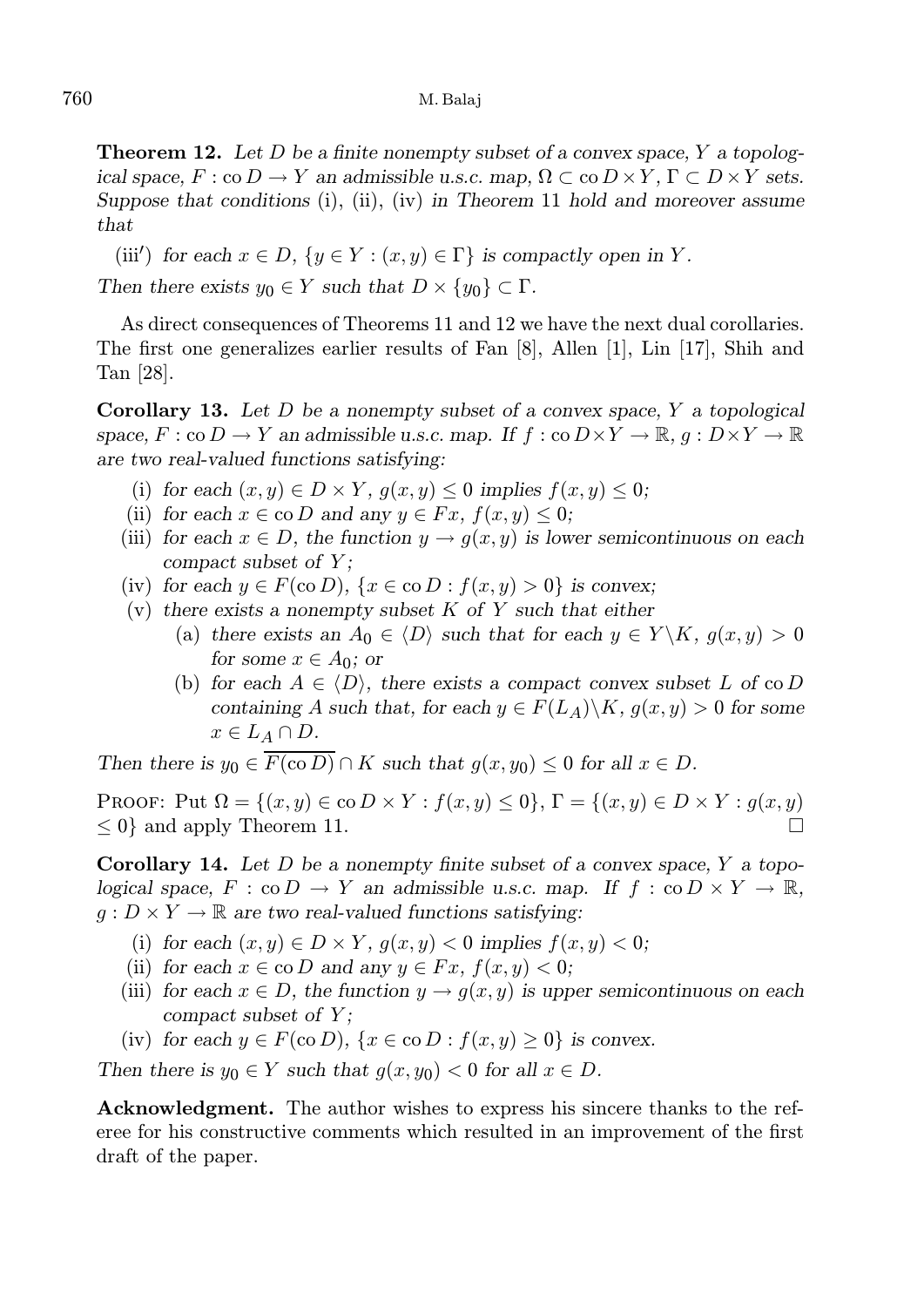#### **REFERENCES**

- [1] Allen G., Variational inequalities, complementary problems and duality theorems, J. Math. Anal. Appl. 58 (1977), 1–10.
- [2] Balaj M., A variant of a fixed point theorem of Browder and some applications, Math. Montisnigri 9 (1998), 5–13.
- [3] Ben-El-Mechaiekh H., Deguire P., Granas A., Points fixes et coincidences pour les applications multivoque, I, C.R. Acad. Sci. Paris 295 (1982), 337–340; II, 381–384.
- [4] Browder F.E., The fixed point theory of multi-valued mappings in topological vector spaces, Math. Ann. 177 (1968), 283–301.
- [5] Chang S.Y., A generalization of KKM principle and its applications, Soochow J. Math. 15 (1989), 7–17.
- [6] Ding X.-P., Tan K.-K., Matching theorems, fixed point theorems, and minimax inequalities without convexity, J. Austral. Math. Soc. (Ser. A)  $49$  (1990), 111–128.
- [7] Fan K., A generalization of Tychonoff's fixed point theorem, Math. Ann 142 (1961), 305– 310.
- [8] Fan K., A minimax inequality and applications, in "Inequalities III", O Shisha (ed.), Academic Press, New York, 1972, pp. 103–113.
- [9] Fan K., Fixed-point and related theorems for non-compact convex sets, in "Game Theory and Related Topics", O. Moeschlin and D. Pallaschke (eds.), North-Holland, Amsterdam, 1979, pp. 151–156.
- [10] Fan K., Some properties of convex sets related to fixed point theorems, Math. Ann. 266 (1984), 519–537.
- [11] Gorniewicz L., A Lefschetz-type fixed point theorem, Fund. Math. 88 (1975), 103-115.
- [12] Gorniewicz L., Homological methods in fixed point theory of multi-valued maps, Dissertationes Math. 129 (1976), 1–71.
- [13] Ha C.-W., Minimax and fixed point theorems, Math. Ann. 248 (1980), 73-77.
- [14] Kim W.K., Some applications of the Kakutani fixed point theorem, J. Math. Anal. Appl. 121 (1987), 119–122.
- [15] Lassonde M., On the use of KKM multifunctions in fixed point theory and related topics, J. Math. Anal. Appl. 97 (1983), 151–201.
- [16] Lassonde M., Sur le principle KKM, C.R. Acad. Sci. Paris 310 (1990), 573–576.
- [17] Lin T.-C., Convex sets, fixed points, variational and minimax inequalities, Bull. Austral. Math. Soc. (Ser. A) 34 (1986), 107–117.
- [18] Park S., *Generalizations of Ky Fan's matching theorems and their applications*, J. Math. Anal. Appl. 141 (1989), 164–176.
- [19] Park S., Convex spaces and KKM families of subsets, Bull. Korean Math. Soc. 27 (1990), 11–14.
- [20] Park S., Generalizations of Ky Fan's matching theorems and their applications, II, J. Korean Math. Soc. 28 (1991), 275–283.
- [21] Park S., Some coincidence theorems on acyclic multifunctions and applications to KKM theory, in "Fixed Point Theory and Applications" (K.-K. Tan ed.), World Scientific, Publishing River Edge, NY, 1992, pp. 248–277.
- [22] Park S., Foundations of the KKM theory via coincidences of composites of upper semicontinuous maps, J. Korean Math. Soc. 31 (1994), 493–519.
- [23] Park S., Ninety years of the Browder fixed point theorem, Vietnam J. Math. 27 (1999), 193–232.
- [24] Park S., Kim H., Coincidences of composites of u.s.c. maps on H-spaces and applications, J. Korean Math. Soc. 32 (1995), 251–264.
- [25] Sehgal V.M., Singh S.P., Whitfield J.H.M., KKM-maps and fixed point theorems, Indian J. Math. 32 (1990), 289–296.